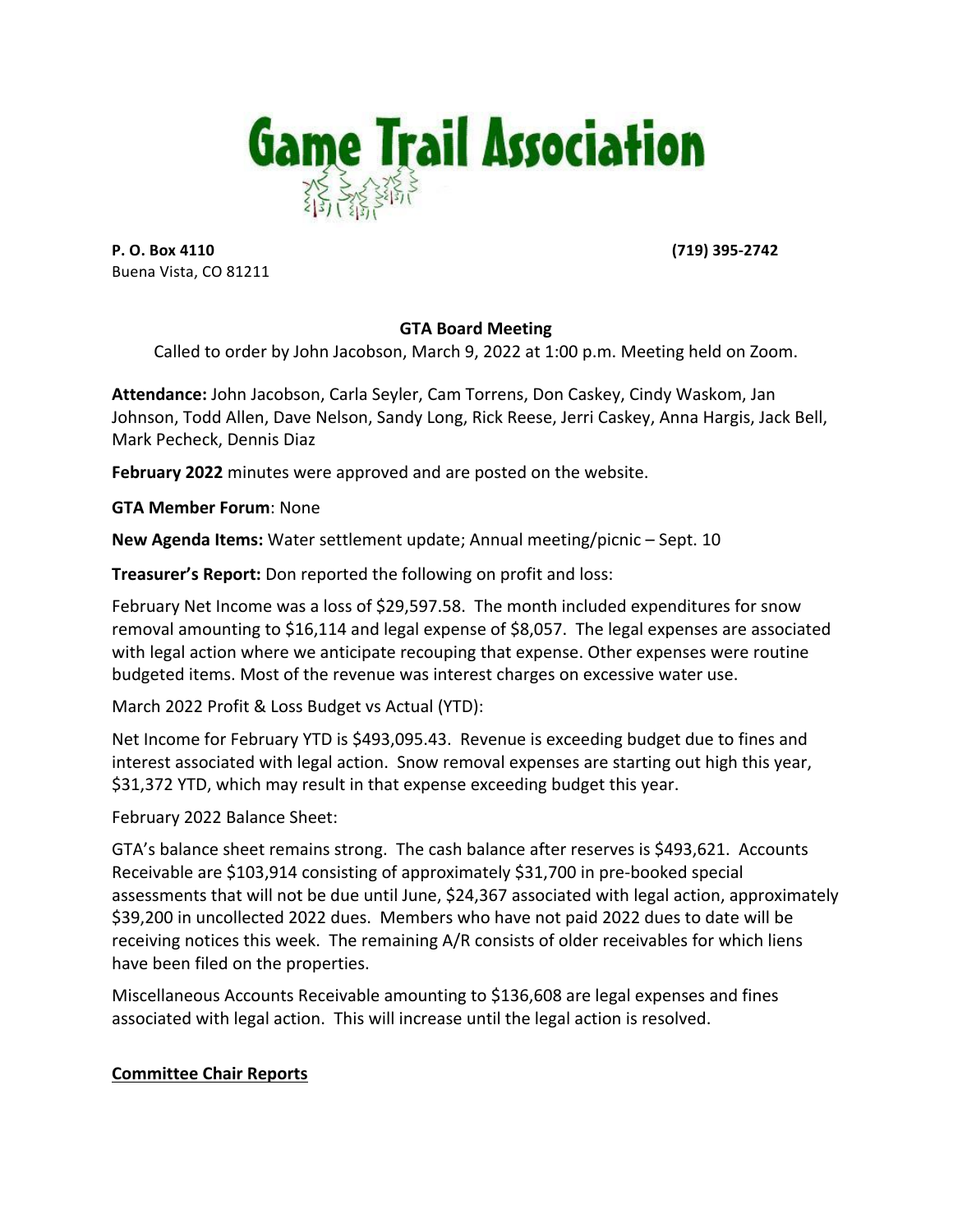**Water:** Usage: There was one over user in February. A house on Elk Horn Way used 37,938 gallons due to a pipe burst on the lower level when the homeowner was out of town. It was a first offense and therefore the fee was waived. Another example of why homeowners should always turn their water off when leaving town. There was also one continuous leak reported and the homeowner was notified.

System Maintenance: A house on San Isabel is without water. The Committee thinks the main water line froze due to the heavy construction trucks pushing the frost down. Thanks to Rick for setting up a heated hose from the adjacent fire hydrant. He also wrapped the fire hydrant with a heat tape and insulation to keep it from freezing. The hydrant may still need to be shut off (and the hose picked up) during very cold nights. Miles will not be able to dig down to find and fix the pipe for 4-6 weeks depending on the weather.

-Tank  $I - A$  fuse keeps blowing and the automatic valve to refill the tank is not working. We suspect a problem with the AC inverter/battery control charger or the Elpro telemetry unit. We will be manually filling the tank (operating the valve) until we can get replacement parts. -Committee members have gone out on several days to clear snow off solar panels and replace and charge batteries at Tanks G, I, and P.

-The heater at Station D stopped working. Miles installed a new heater.

Management and Administration: The initial draft of a requirements specification for upgrading our monitoring system has been completed. The draft was shared with a consultant and an initial discussion was held.

-The labor intensive, manual process of sending annual water usage reports to homeowners who had at least 1 month of usage over 5,500 gallons is almost completed.

Items needing Board Attention: On March 1, the Board was notified of the water outage at the house on San Isabel. We will have Miles fix the pipe as soon as possible.

-Don reported that the state has a new electronic process for uploading reports, but while the format has changed the info required is the same. The new websites will have information about water decrees and agreements, as well as information about usage.

Forestry: Kari submitted the following report: SPRING CHAFFEE CHIPS PROGRAM, APRIL 11-13: Owners have been notified once via email and through signs at the Mail Center. Another reminder will go out next week.

20-ACRE COMMON SPACE FUEL BREAK PROJECT: Work will begin in mid-March and should last about a month. This is a bit earlier than expected, but working on frozen ground is ideal. Kari and Todd Allen and Judy Wait toured the AU portion of this project along with three Colorado State Foresters. The foresters needed to view the work and certify that it was meeting the grant requirements and service standards. (It does!) An email will go out to owners to alert them to the activity in the Common Space and on National Forest Drive. Volunteer work will begin later this spring. Reminder: This work is being accomplished through a wildfire mitigation and forest restoration grant. Our objective is to create a fuel break. To achieve this, a significant number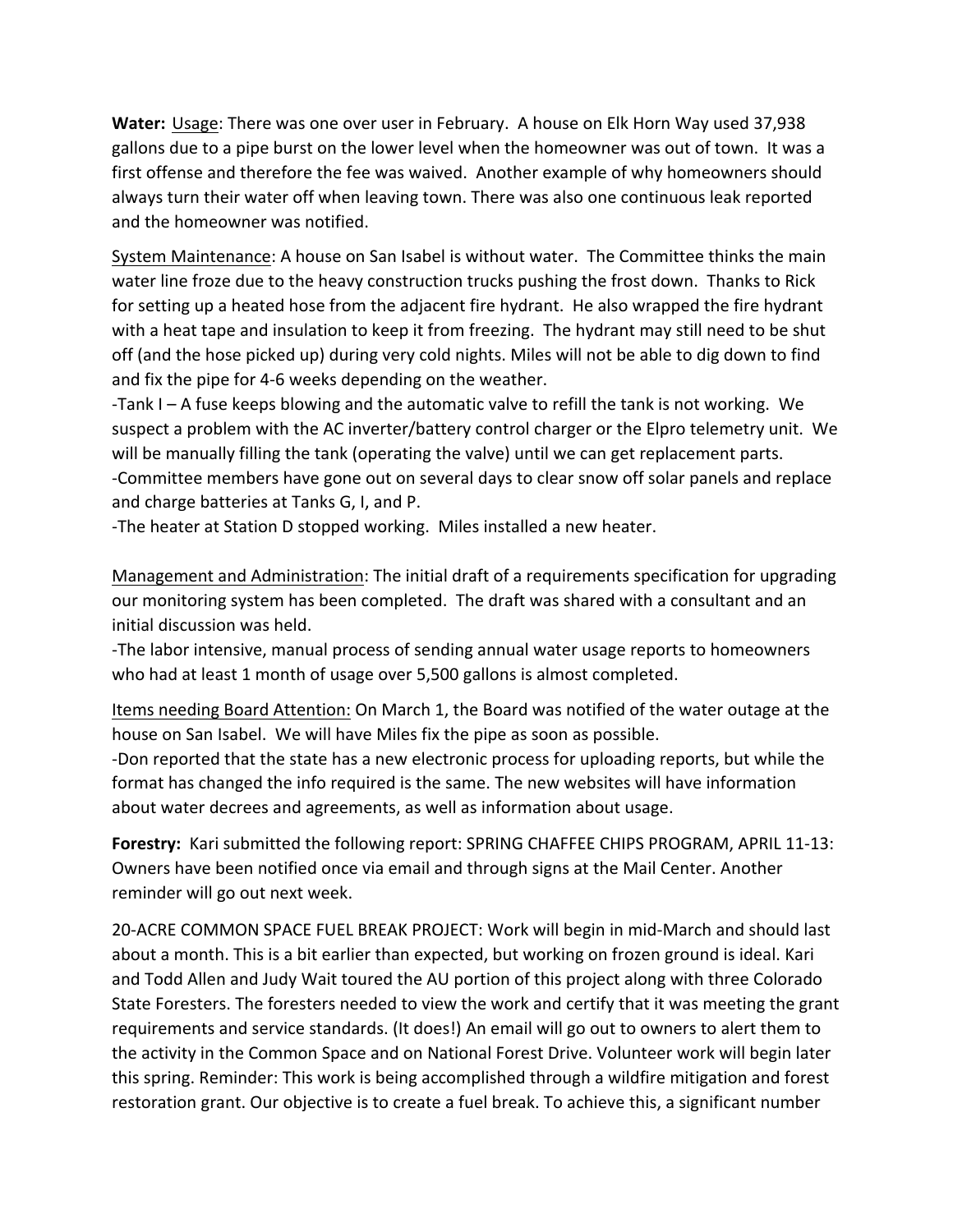of trees will be removed. Over time, dormant Aspen groves and grasses will regenerate, improving wildlife habitat.

### EDUCATIONAL PROGRAMS:

Forest Health and Wildfire Mitigation: We have 21 Game Trail owners signed up for the March 5 program being delivered by 3 certified arborists from Out on a Limb Tree Service and Bristlecone Tree Service.

As described in last month's report, other topics in the works include:

- Insurance-Wise Wildfire Preparedness
- Tree Seedling Planting Workshop April 30
- Harmful Bugs
- How to Operate and How to Maintain a Chainsaw
- Defensible Space Lot and Home Evaluations

POSSIBLE CHAFFEE TREATS WILD FIRE MITIGATION PROJECTS: Kari has either emailed or mailed 32 owners with lots that border CR365 on the south and the National Forest on the West to see if they are interested in the project. A strong majority are interested! We are waiting to hear if the grant is awarded. If so, work could begin in late April.

ADOPT-A-HYDRANT PROGRAM: Fred Balmos has checked the hydrant flags and numbers and made corrections/repairs where needed. Fred will work with the Water Committee to discuss if renumbering in a more systematic way is desired. All but 5 hydrants have been adopted!

FIREWISE USA: Our community Firewise signs have arrived and will be presented to the Forestry Committee during the April Chaffee Chips event. Kari will work with the Commons Committee on where and how to post the two signs.

**ACC:** Thirteen new homes are in various stages of construction process with three more approved and two pending. The main focus has been finalizing the new ACP.

**Commons:** Jack reported that the stop sign by the mail center needed repairs. This was quickly handled by Rick. The Committee found a retired Graphics designer and artist locally that will repair and upgrade the GT signs for \$500 each come spring. The map at the mail center can be scanned and will be recreated with a few omissions.

Cheat grass control: Miles has a brush hog for possible use on cheatgrass mowing. Discussion continues about where to mow and cost. A team of walkers may be needed along Great Peaks Drive to clear large stones before the cutting to avoid damage. More on this in the spring.

Beth Helmke was working on possibly having composting available. Dave pointed out that the Wildlife Officer frowns on this in a situation like Game Trail due to animals being attracted. Sandy mentioned the UCC facility in town and will email Jack information about it.

**Roads:** Rick reported that the main focus continues to be snow removal. Stop signs have been hit eight times, but have been repaired or replaced. Thanks to dedicated Game Trail volunteers,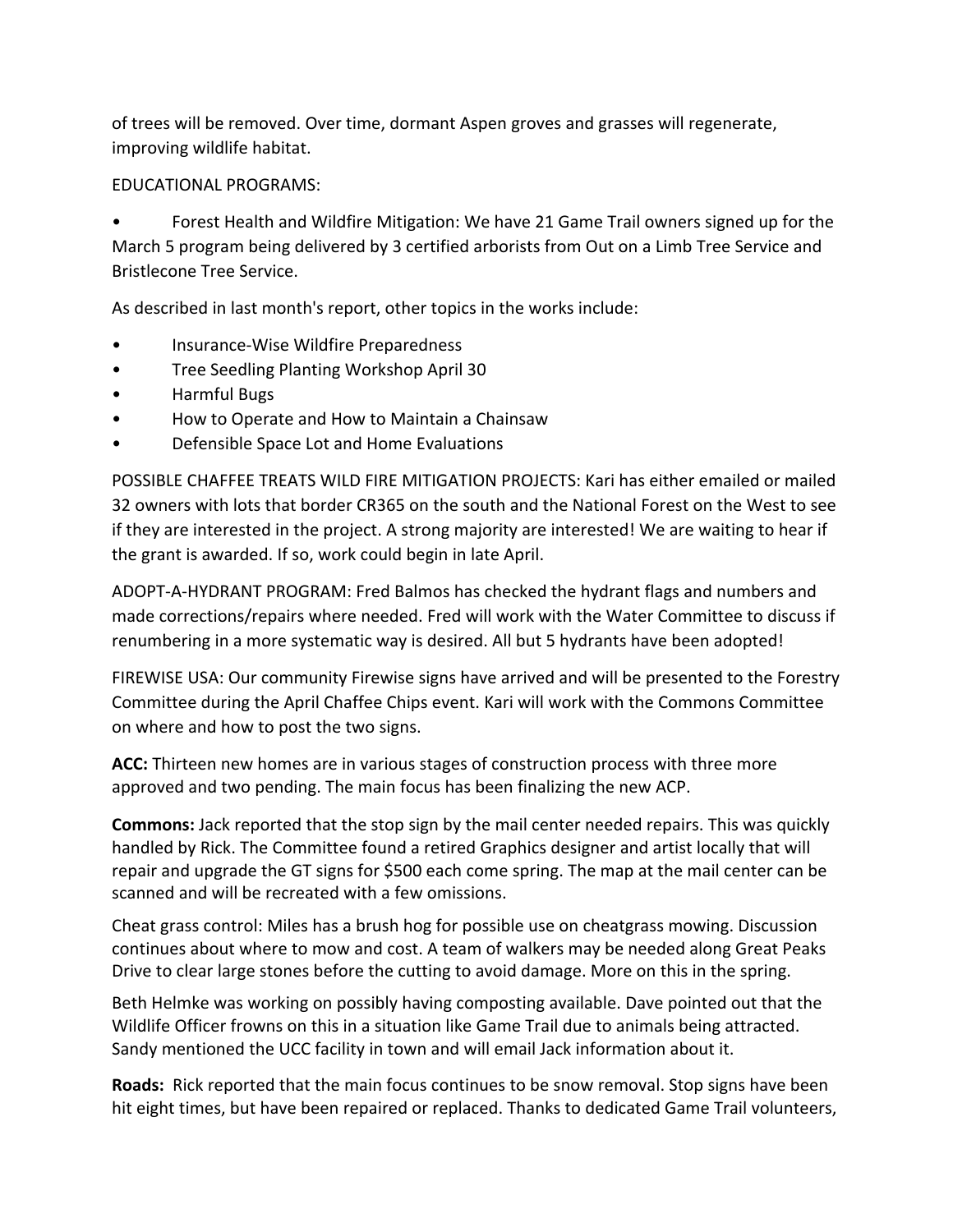there was a successful slash pit burn.

Additionally, members should be aware that some big machines will be using Game Trail roads during the project in the National Forest by Adventures Unlimited. The Committee will check for damage and see how the roads hold up.

# **Communications: Alerts-Notices Sent Out**

February 10 - FREE Game Trail Slash Pick-Up will be April 11-13 February 10 - Addresses Added to Slash Pick-Up - April 11-13 February 21 - Game Trail Monitored Burn on February 23 and 24 February 22 and 23 - Monitored Burn Near Game Trail February 22 - FREE Tree Health Presentation Reminder on February 28 Others:

A friendly Game Trail Information Letter to Realtors was sent out on February 23. Topics included:

- Reminder that Game Trail is single family residences only. No Accessory Dwelling Units.
- Water system explanation and limitations on usage
- Business involving solicitation or invitation of the general public or clients is not allowed
- Chaffee County Dark Sky Regulation is enforced in Game Trail

# Website

Dennis Diaz stated that Caldera Forms, a plug-in used by the Game Trail website for receiving questions, comments and updated information from owners, will no longer be supported in the upcoming month or so. Alternatives are being investigated.

**Finance:** The final 2021 operating net was \$102,449. A 2021 Reserve Analysis spreadsheet has been developed by Don and Denny. Denny requested that Committee chairs check the spreadsheet for big projects. Only one is scheduled for 2022, but there will be more in 2023. He reviewed the four reserve categories, reminding the Board that special assessment funds for roads must be used for roads and kept liquid. Some items were moved from repair and replacement to capital. As it stands, no special assessment will be needed for the trash/recycle improvements, although Dave pointed out that in today's construction market, both the costs and the schedule will likely change. Carla motioned to approve moving \$76,000 to Reserves. Cam seconded. Motion passed. Don moved to approve the balance sheet with approved changes. Carla seconded. Motion passed.

## **STR:** No activity

**Nominating:** Committee Chair Anna Hargis and members Mary Silvestri and Ann Jackson met on March 9, 2022 to kick off the 2022 Nominating Committee and confirmed Committee member commitment. The Open board positions (to be confirmed) for 2022-2023 are 2 threeyear terms, 1 one-year term.

Anna met with John and Jerri on 2/17/22 for committee overview and contacted Committee members and confirmed intent to help on team. She also reviewed procedures for nominating